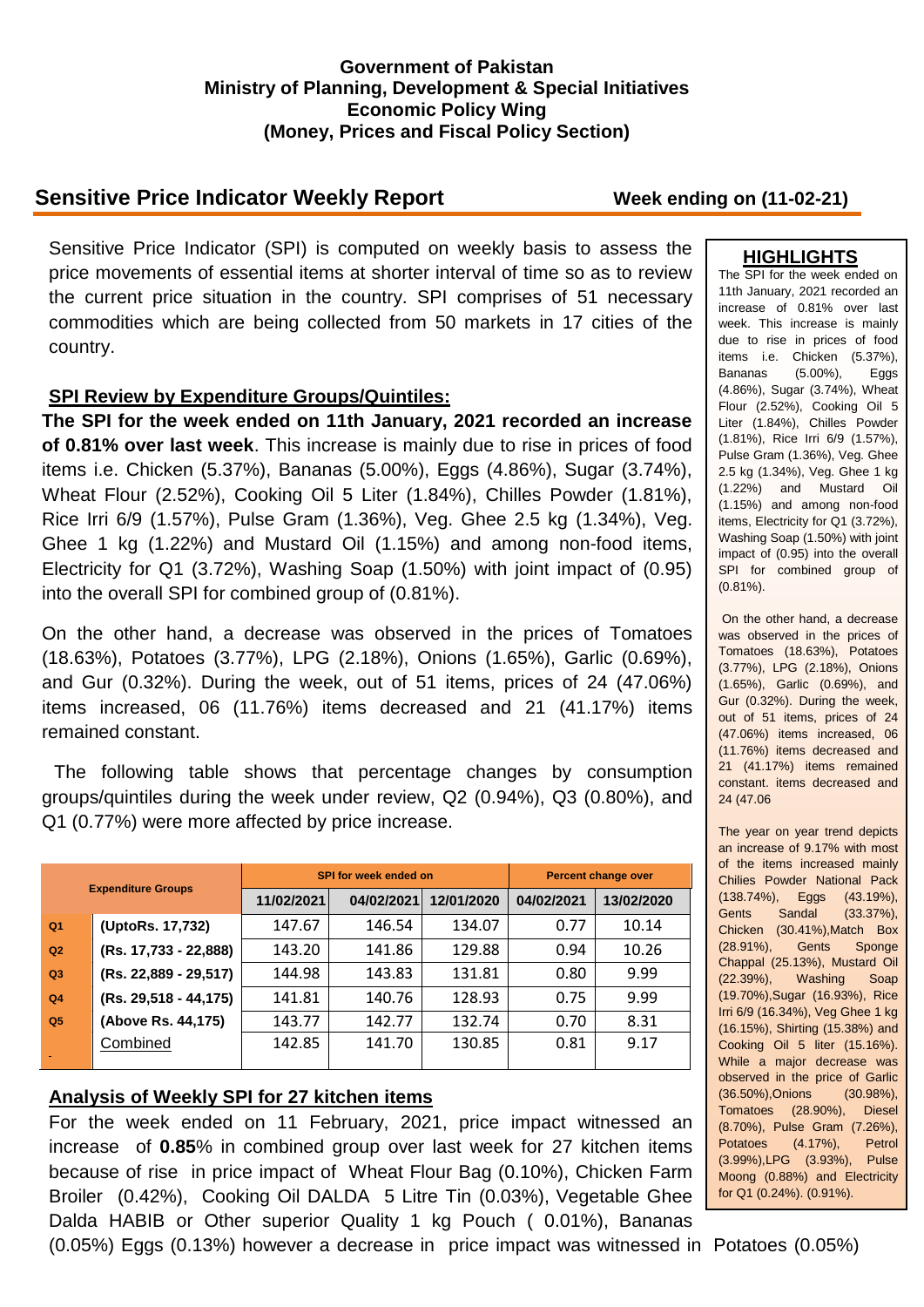Onions (0.01%) Tomatoes(0.18%).

On year-on-year basis, combined group recorded a rising impact of **14.09%** which is attributed to increase in price impact of kitchen items i.e., Wheat Flour Bag (0.53%) Rice Basmati Broken (0.17%), Chicken (0.03%) , Milk Fresh (4.51%), Eggs Hen Farm (1.09%), Beef (0.65%), Mutton (0.50%), Cooking Oil Dalda 5 litre tin (0.95%), Vegetable Ghee1kg Pouch (0.58%), and Sugar (0.93%) however, a declining price impact was shown in Tomatoes (0.12%), Onions (0.91%), Potatoes (0.12%).

**In lowest income group Q1, an increasing price impact of 0.71% was recorded in 27 kitchen items over last week**, **on YOY basis Q1 witnessed an increasing impact of 13.46%. In line with increasing of SPI during last three weeks ,the rising impact is also witnessed in Q1 and combined consumption group.**



## **Consumer Prices of Essential Kitchen Items in Different Cities for Week Ended On 11-02-21**

| Sr.<br><b>No</b> | <b>Units</b>                 | <b>Islamabad</b> | <b>Rawalpindi</b> | Lahore  | <b>Karachi</b> | <b>Quetta</b> | <b>Peshawar</b> |
|------------------|------------------------------|------------------|-------------------|---------|----------------|---------------|-----------------|
| 1                | Wheat Flour Bag 20kg         | 864.15           | 860.00            | 860.00  | 1292.00        | 960.00        | 1019.09         |
| 2                | Rice Basmati Broken          | 109.00           | 98.54             | 76.87   | 103.63         | 104.92        | 90.00           |
| 3                | Mutton (Average Quality) 1kg | 1186.96          | 1189.83           | 1051.19 | 1081.51        | 1096.96       | 868.94          |
| 4                | Chicken Farm Broiler(1kg)    | 229.84           | 227.92            | 209.00  | 237.18         | 254.97        | 223.00          |
| 5                | Milk fresh (Un-boiled)       | 120.41           | 119.83            | 100.00  | 120.00         | 120.00        | 121.85          |
| 6                | Eggs Hen 1dozen              | 149.50           | 148.98            | 147.00  | 150.04         | 154.95        | 150.00          |
| 7                | Cooking Oil 5 liter          | 1495.00          | 1495.00           | 1495.00 | 1495.00        | 1495.00       | 1495.00         |
| 8                | Pulse Moong 1kg              | 258.11           | 243.76            | 235.54  | 244.93         | 269.97        | 210.00          |
| 9                | Pulse Mash 1kg               | 277.17           | 258.49            | 265.17  | 245.47         | 269.97        | 237.69          |
| 10               | Pulse Gram 1kg               | 172.16           | 154.26            | 135.11  | 157.09         | 169.95        | 150.00          |
| 11               | Potatoes                     | 53.13            | 45.48             | 40.00   | 33.10          | 34.76         | 43.09           |
| 12               | Onions 1kg                   | 54.77            | 44.39             | 39.46   | 36.26          | 44.81         | 44.17           |
| 13               | Tomatoes 1kg                 | 54.64            | 44.15             | 39.75   | 25.01          | 34.76         | 35.20           |
| 14               | Sugar Refined 1kg            | 97.72            | 95.90             | 95.00   | 93.64          | 95.00         | 95.54           |
| 15               | Petrol Super Per Liter       | 112.42           | 112.43            | 112.42  | 112.43         | 112.43        | 112.41          |